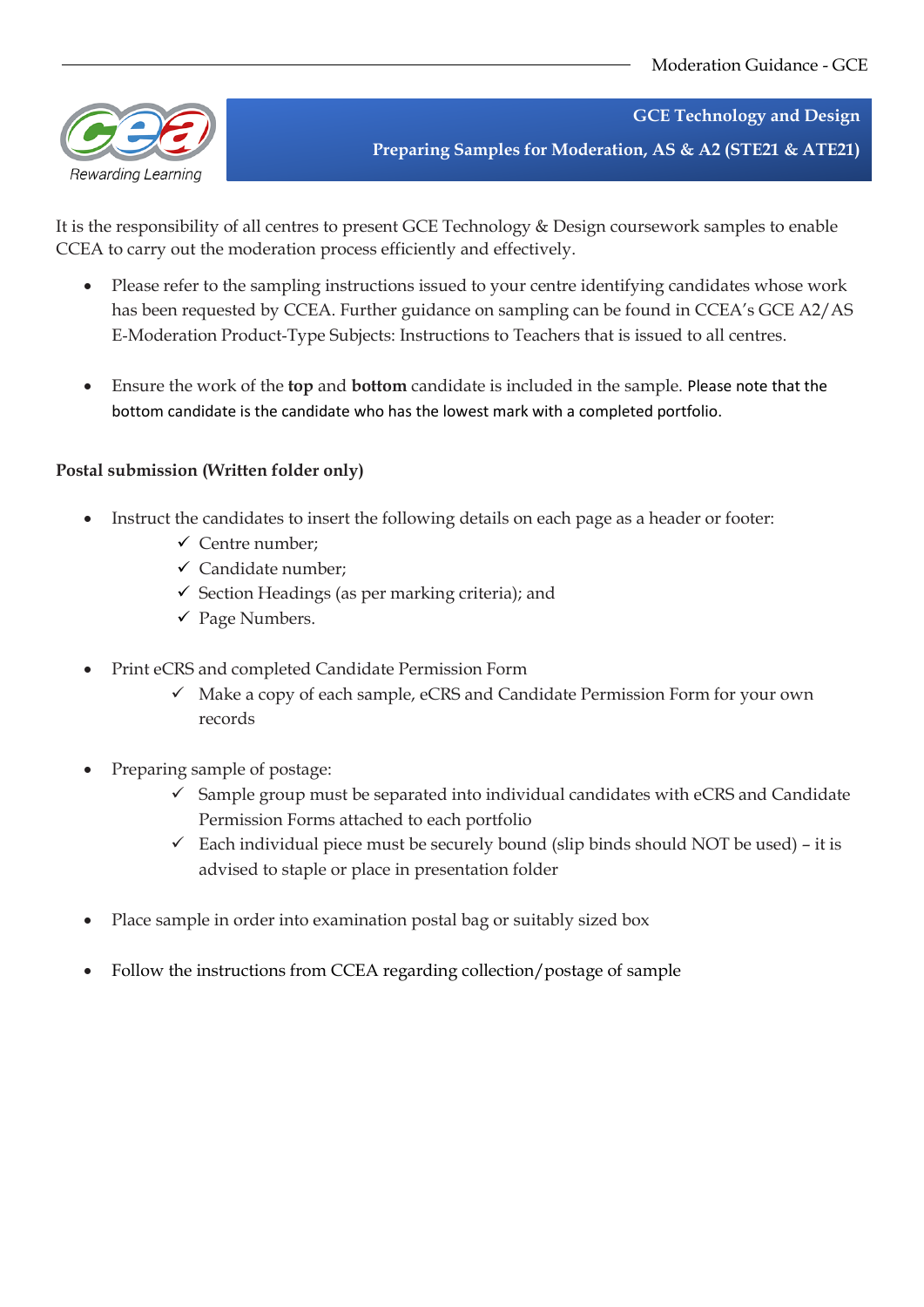## **Electronic Copy (Pen drive)**

- Each portfolio must be in PDF format.
	- $\checkmark$  Each portfolio should be a single PDF per candidate.
- Instruct the candidates to insert the following details on each page as a header or footer:
	- ✓ Centre number;
	- $\checkmark$  Candidate number:
	- $\checkmark$  Section Headings (as per marking criteria); and
	- ✓ Page Numbers.
- Ensure the completed and signed **Candidate Permission Sheet** is included as the last page of your PDF.
- Each candidate should have their PDF file saved in the file format below:
	- ✓ Candidate Total Mark\_Centre Number\_Candidate Number
		- ✓ eg: 75\_71XXX\_1234

| $\widehat{\phantom{a}}$<br>Name                             | Date modified    | Type               | Size   |
|-------------------------------------------------------------|------------------|--------------------|--------|
| $\left  \frac{1}{2} \right $ 61_71321_1122                  | 12/01/2022 09:25 | Adobe Acrobat Docu | 700 KB |
| À<br>$\bigcirc$ 67_71321_1133                               | 12/01/2022 09:26 | Adobe Acrobat Docu | 703 KB |
| $\mathcal{R}$<br>$\left  \frac{1}{2} \right $ 74_71321_1144 | 12/01/2022 09:26 | Adobe Acrobat Docu | 703 KB |
| À<br>권 78_71321_1155                                        | 12/01/2022 09:26 | Adobe Acrobat Docu | 700 KB |
| ×<br>$\left  \cdot \right $ 86 71321 1166                   | 12/01/2022 09:26 | Adobe Acrobat Docu | 705 KB |
|                                                             |                  |                    |        |

- Organise the work of each candidate in the sample in the following way:  $\checkmark$  Create a folder called STE21 (AS).
	- $\checkmark$  Create a separate folder for ATE21 (A2).
	- $\checkmark$  Place the PDF files for the sample in the appropriate folder.

| Name              | Date modified    | <b>Type</b> | <b>Size</b> |
|-------------------|------------------|-------------|-------------|
| ATE21 (A2)        | 27/01/2022 11:43 | File folder |             |
| <b>STE21 (AS)</b> | 27/01/2022 11:43 | File folder |             |
|                   |                  |             |             |
|                   |                  |             |             |

- Insert the memory stick/pen drive into your workstation to prepare for copying.
- Rename the memory stick/pen drive in the following format:
	- ✓ Centre Number
	- $\checkmark$  eg: 71XXX
- Copy the relevant folder to the memory stick/pen drive.

|                     |   | $\wedge$<br>Name |  |
|---------------------|---|------------------|--|
| <b>Quick access</b> |   |                  |  |
|                     |   | ATE21 (A2)       |  |
| <b>Desktop</b>      | Å | STE21 (AS)       |  |
| Downloads           | Å |                  |  |